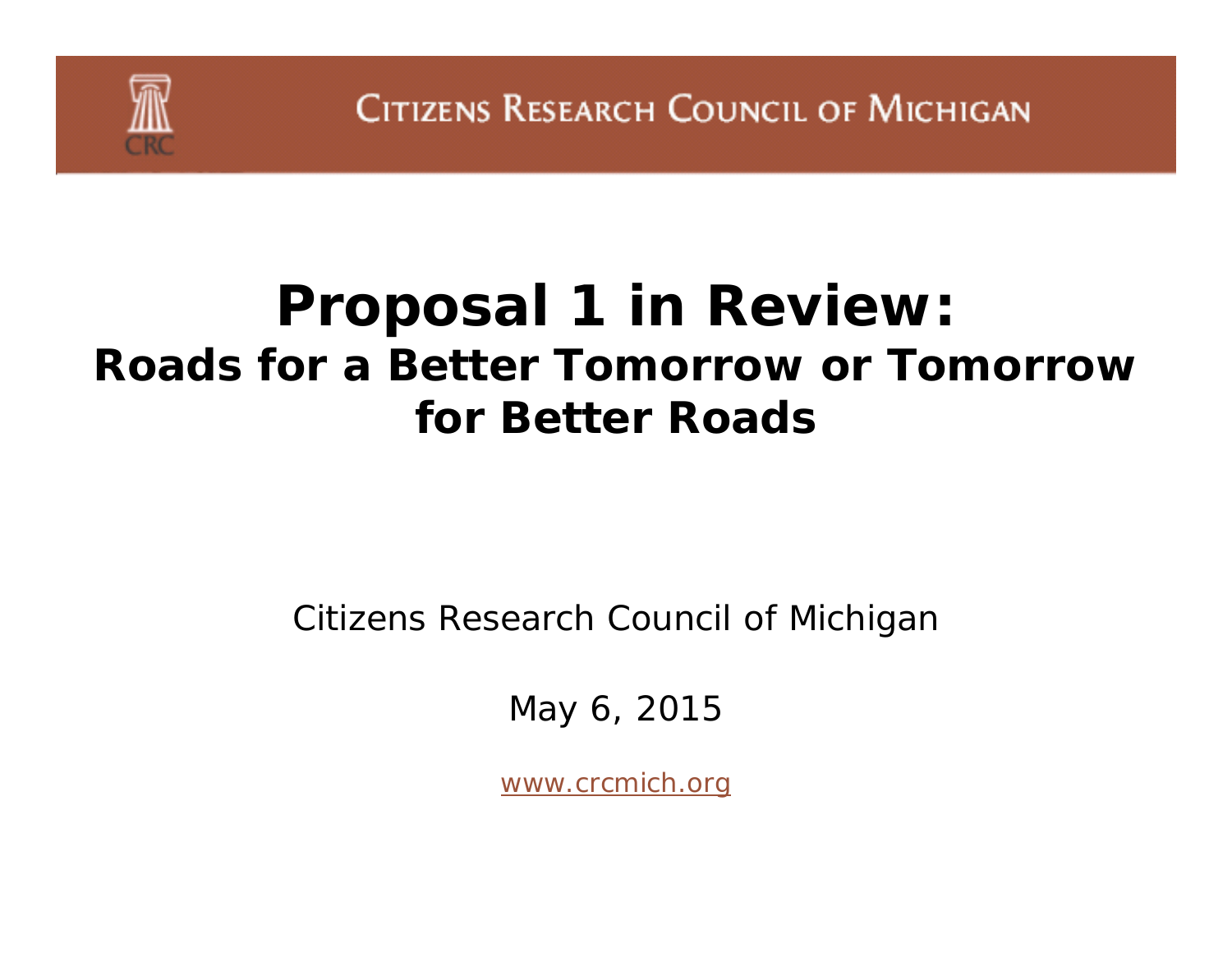

CITIZENS RESEARCH COUNCIL OF MICHIGAN

#### **Yep, Nothing Has Changed**

May 5 May 6



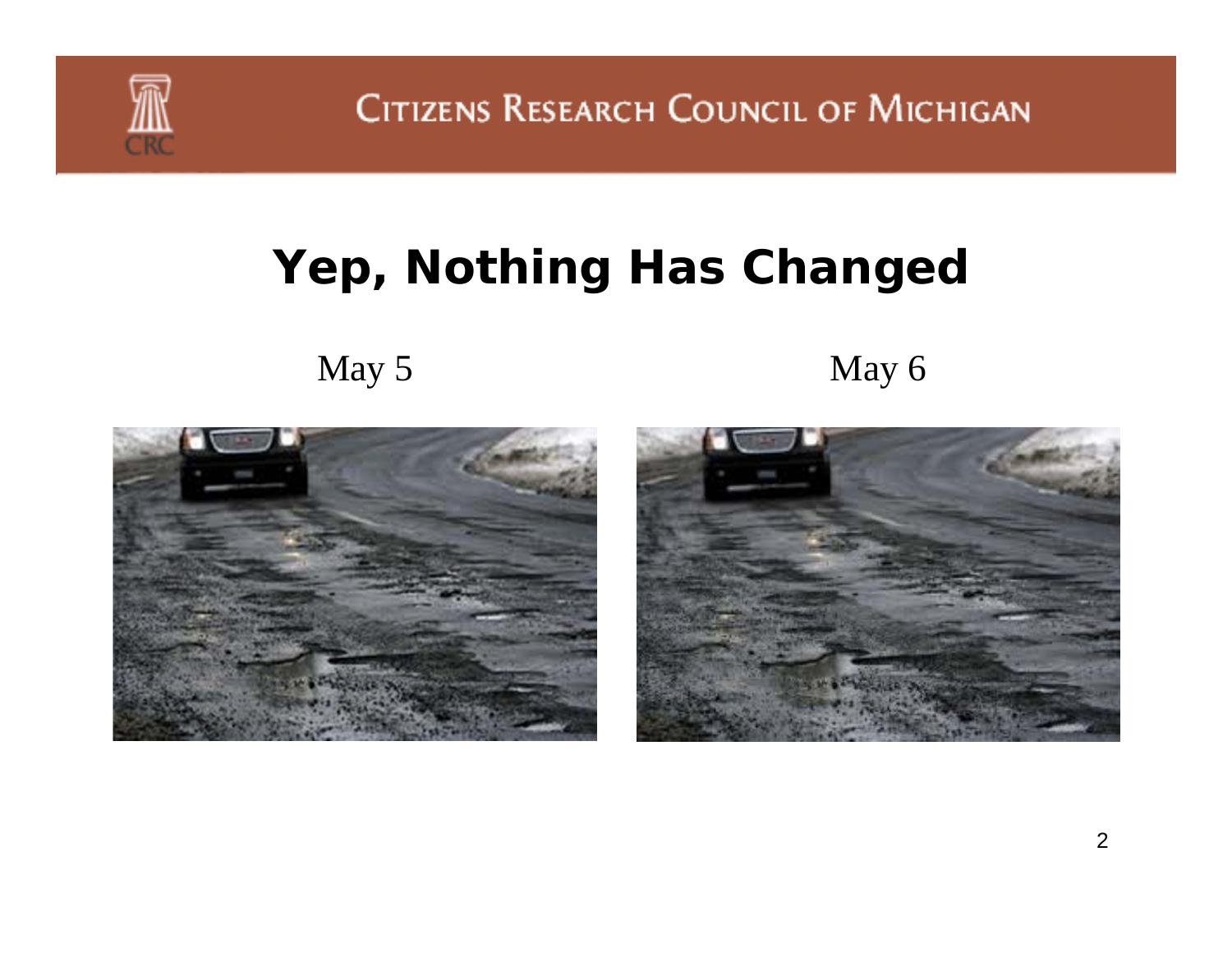# **Looking Forward**

*What Could be Done to Address Challenge?*

- Possible state policy responses
	- 1. Continue current course cobble together funds
	- 2. Re-prioritize state spending *increase* transportation funding and *decrease* other funding
	- 3. Raise state taxes net increase in state spending
- Issues to consider
	- Scale how much \$
	- Timing short-term or long-term solution
- $\bullet$  Political realities 56, 20, and 1  $\bullet$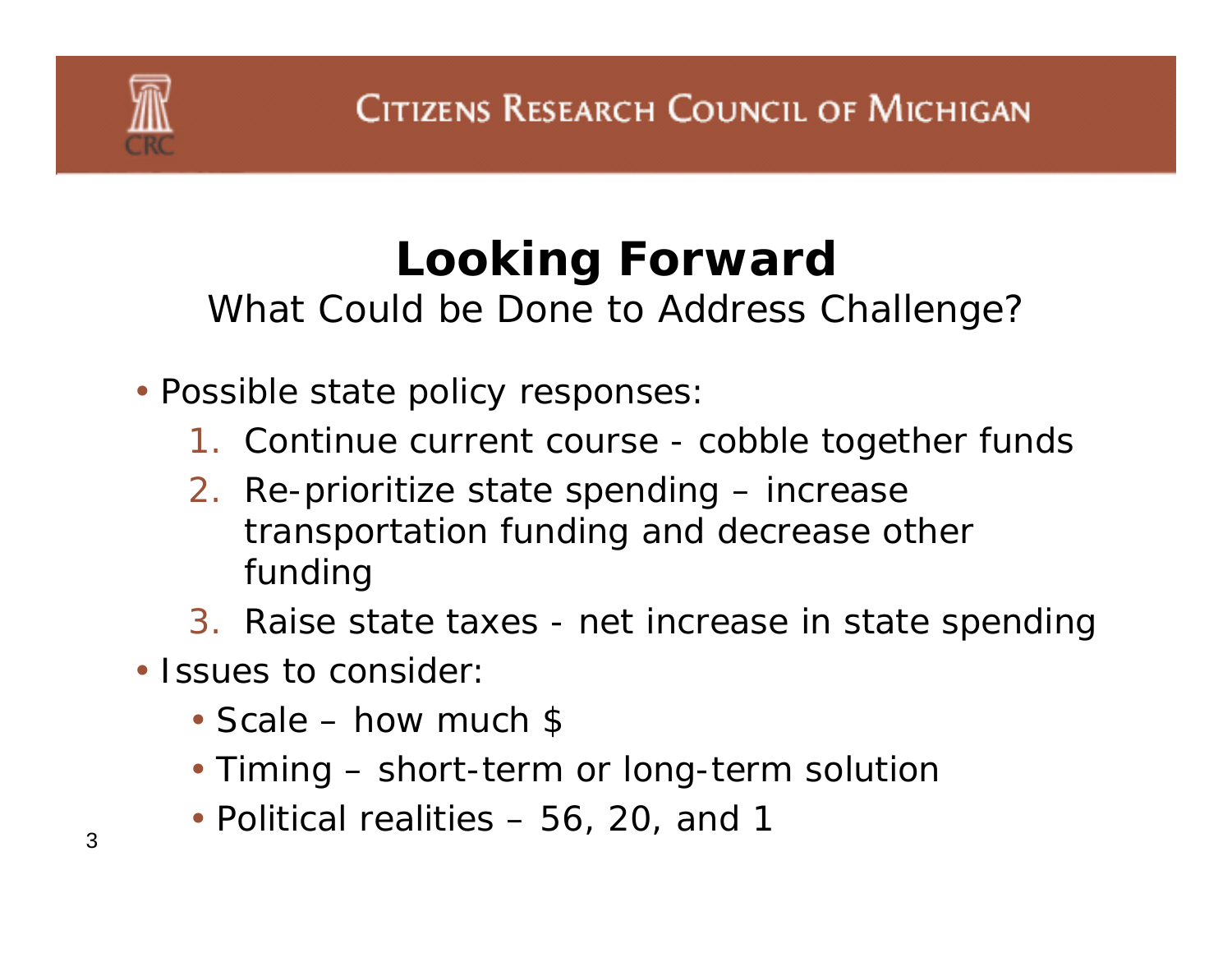#### **State Responses** *Looking Back for Clues about Next Steps*

- Previous legislative plans as jumping off point
	- 2014 House plan re-prioritize spending
	- 2014 Senate plan net spending increase
- Both plans would have generated additional, ongoing revenue for transportation, but
	- Amounts vary
	- Timing of revenue increases vary (phase-in)
	- Taxpayer burden of revenue increases vary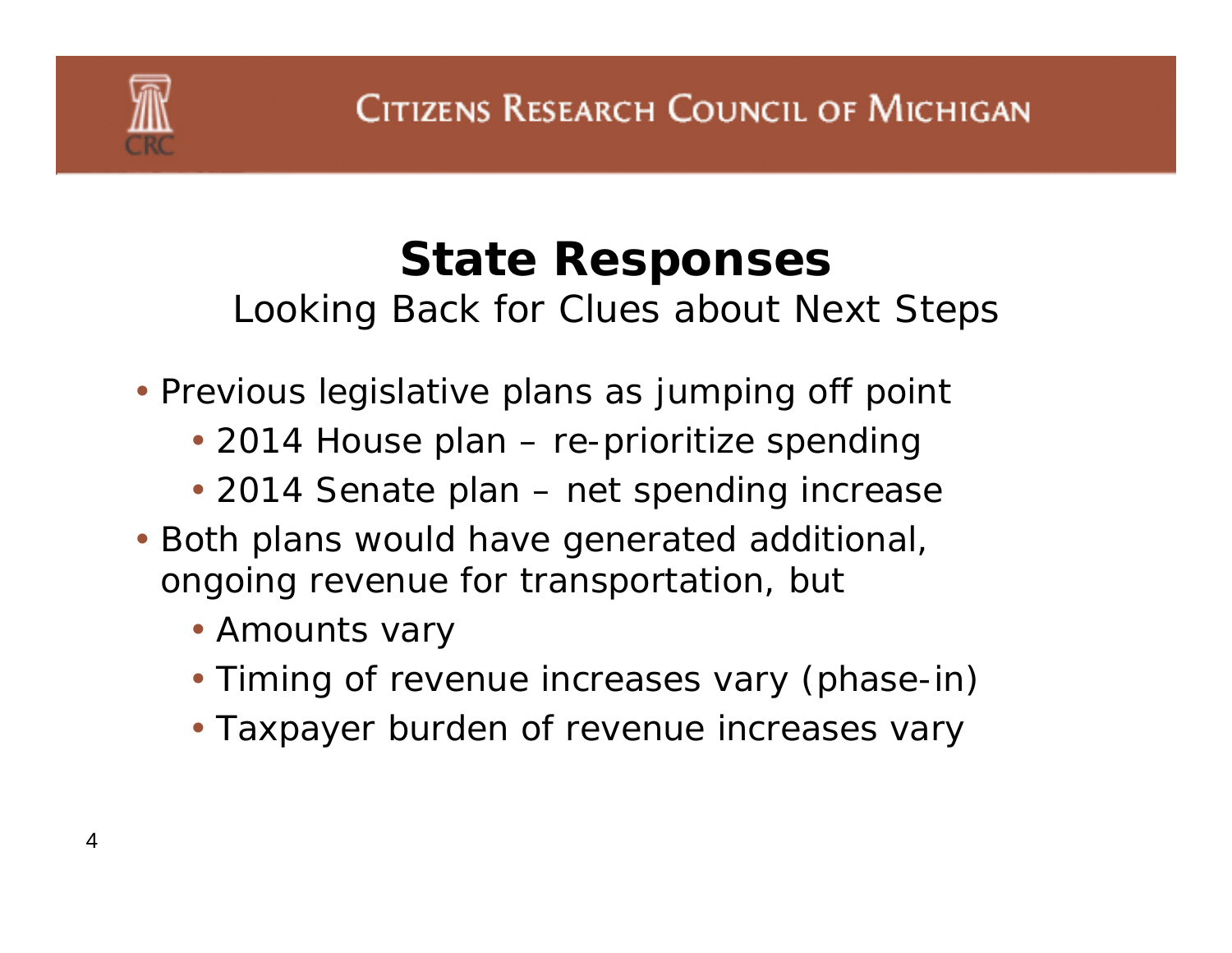

**CITIZENS RESEARCH COUNCIL OF MICHIGAN** 

### **Senate Plan Would Have Generated More Revenue and Much Sooner**



**New Transportation Revenues under 2014 Plans**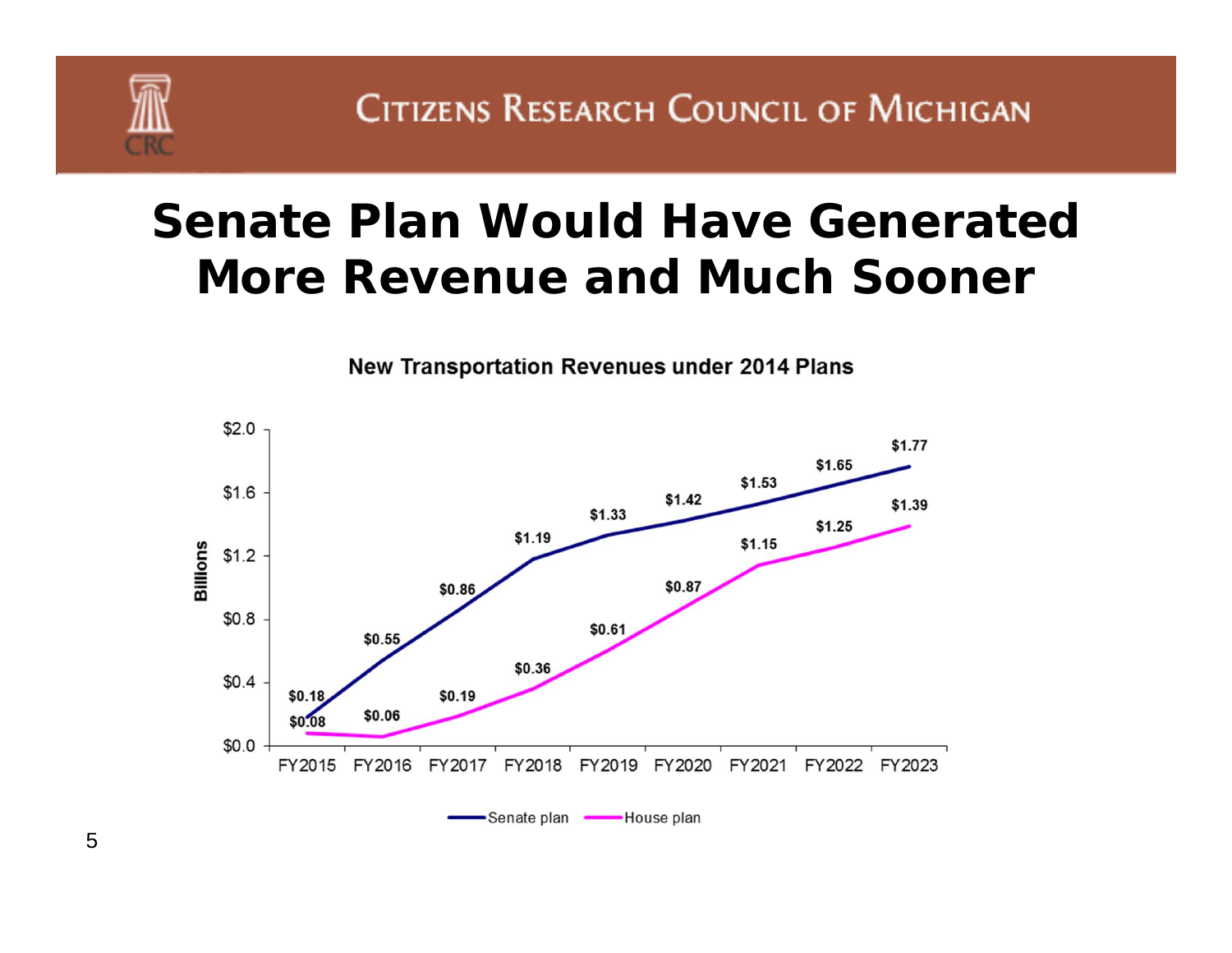## **House Plan Would Have Had School Aid Fund Shoulder Largest Burden**

**Estimated Sales Tax to School Aid Fund** 



■ Current Law ■ House plan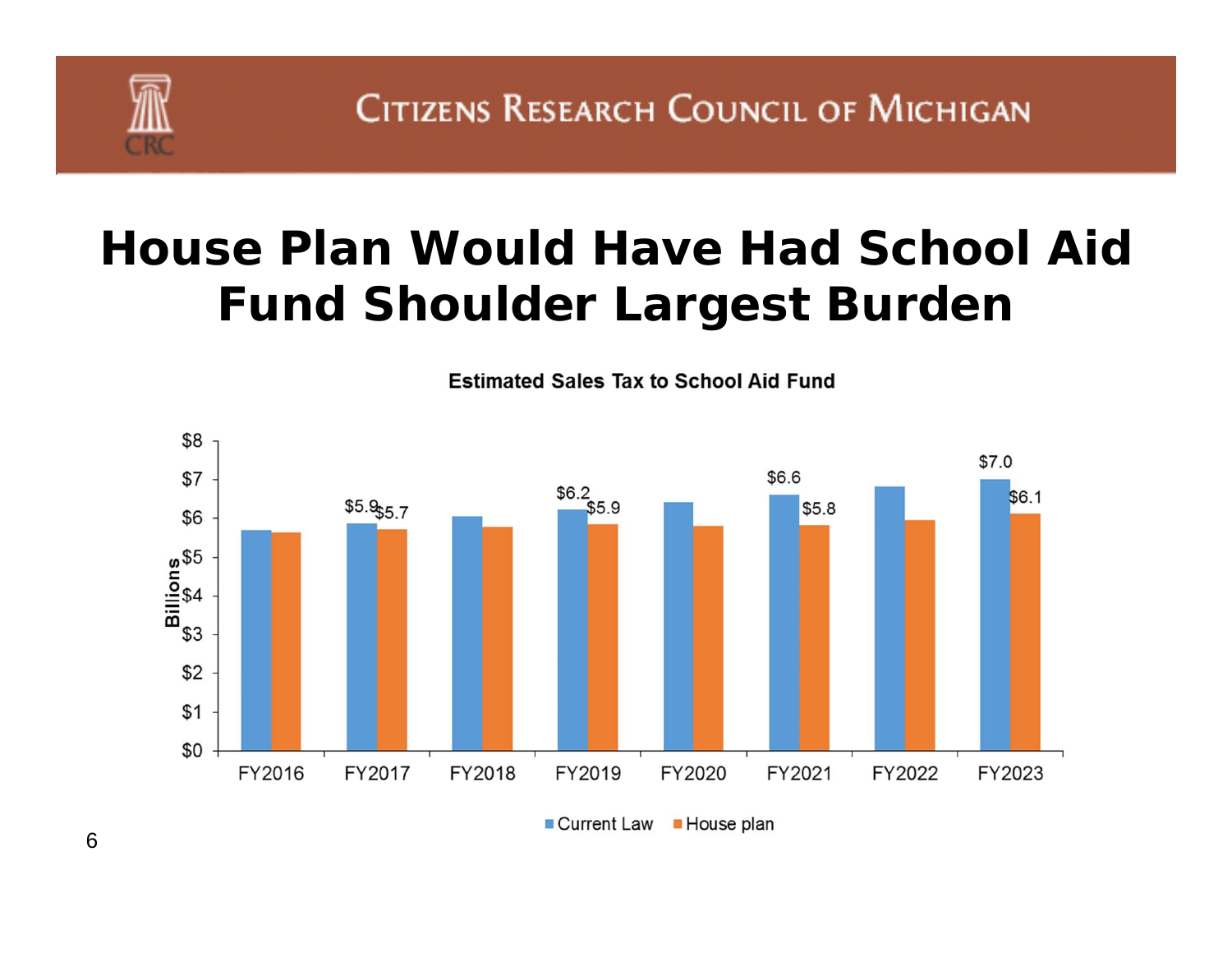

#### **What if the Legislature Fails to Act?** *Another Ballot Proposal*

- Will voters wait for a legislative response, or will they petition for another ballot question?
- How would it be structured?
	- "Either/or" choice similar to Proposal A of 1994
	- Status quo as fall back
- What would a ballot proposal contain?
	- Address transportation needs only
	- Which taxes
	- Reforms to Public Act 51 of 1951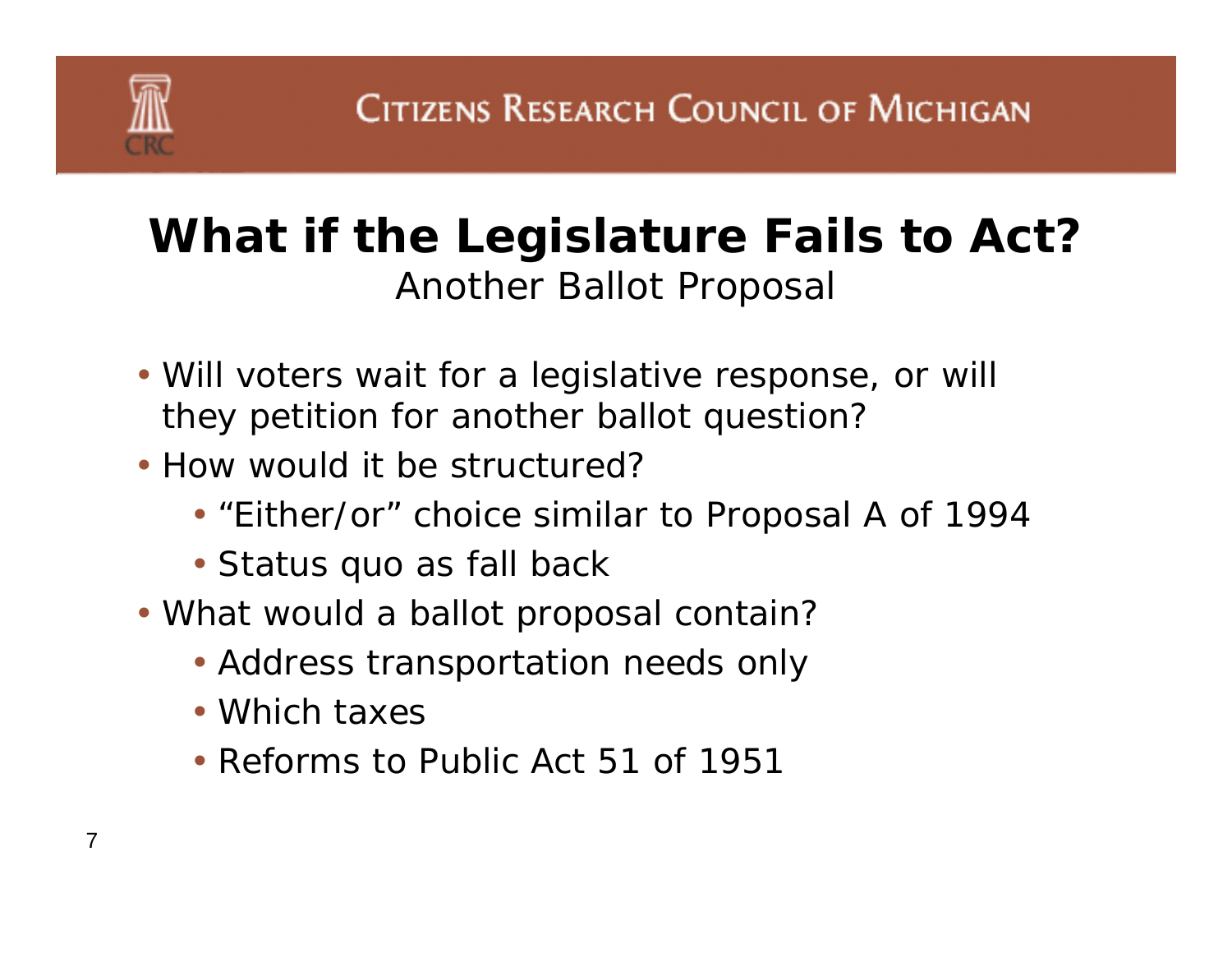## **Local Responses**

*Despite Limited Options, More Action Likely*

- State's inability to agree to a long-term solution has prompted local governments to pursue local solutions
- Increased use of dedicated revenues through property tax, bonding, special assessments
- More general fund support for local roads
- Currently, lack authorization to levy local-option sales, gasoline, and vehicle registration taxes
	- Only cities allowed to levy local income tax
	- State to provide locals needed authorizatior